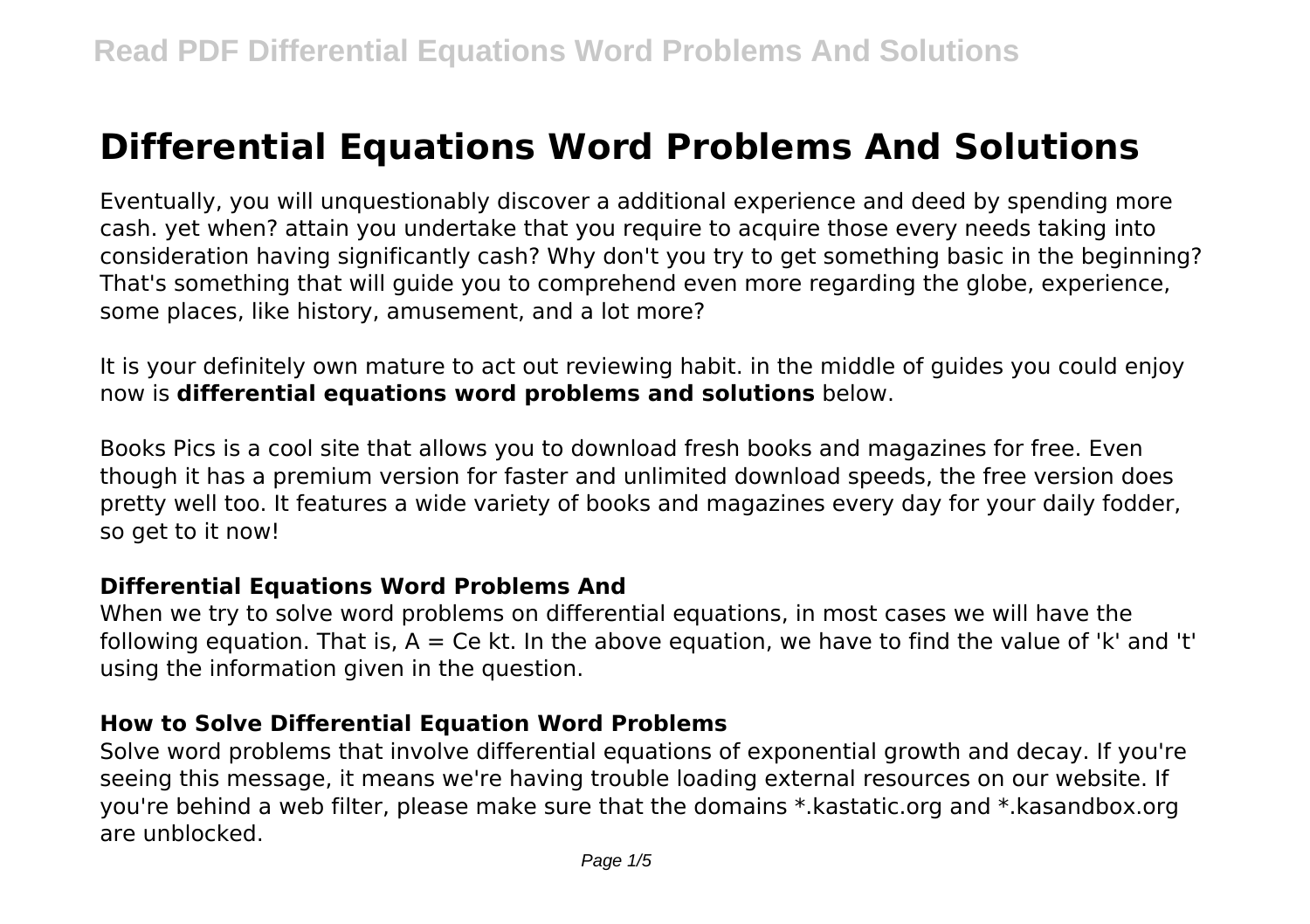## **Differential equations: exponential model word problems ...**

Word Problems. We can use differential equations to talk about things like how quickly a disease spreads, how fast a population grows, and how fast the temperature of cookies rises in an oven. Translating between English and differential equations takes a bit of practice, but a good starting place is to think "derivative" whenever you see the word "rate."

# **Differential Equations: Word Problems Study Guide | Shmoop**

It may be convenient to use the following formula when modelling differential equations related to proportions: d y d t = k M \frac{dy}{dt}=kM d t d y = k M Where: 1. d y d t \frac{dy}{dt} d t d y is the rate of change of y y y 2. k k k is a constant 3. M M M is the equation that models the problem There are many applications to first-order differential equations.

# **Differential equations in word problems | StudyPug**

A separable differential equation is a common kind of differential equation that is especially straightforward to solve. Separable equations have the form d y d  $x = f(x) g(y)$  $\frac{d}{dx}=\frac{f(x)g(y) dx = f(x) g(y) dx$  and are called separable because the variables x x x and y y y can be brought to opposite sides of the equation.

# **Separable Differential Equations | Brilliant Math ...**

Here is a good introduction to differential equations. He contrasts a differential equation to a standard equation, which you should be familiar with, and explains, practically, what a differential equation is. He also works the example  $\langle v'' + 2y' - 3y = 0 \rangle$  and shows that  $\langle v_1 \rangle = e^{-(3x)} \rangle$ and  $\left(\vee$  2 = e^x  $\right)$  are solutions to this ...

# **17Calculus - Ordinary Differential Equations**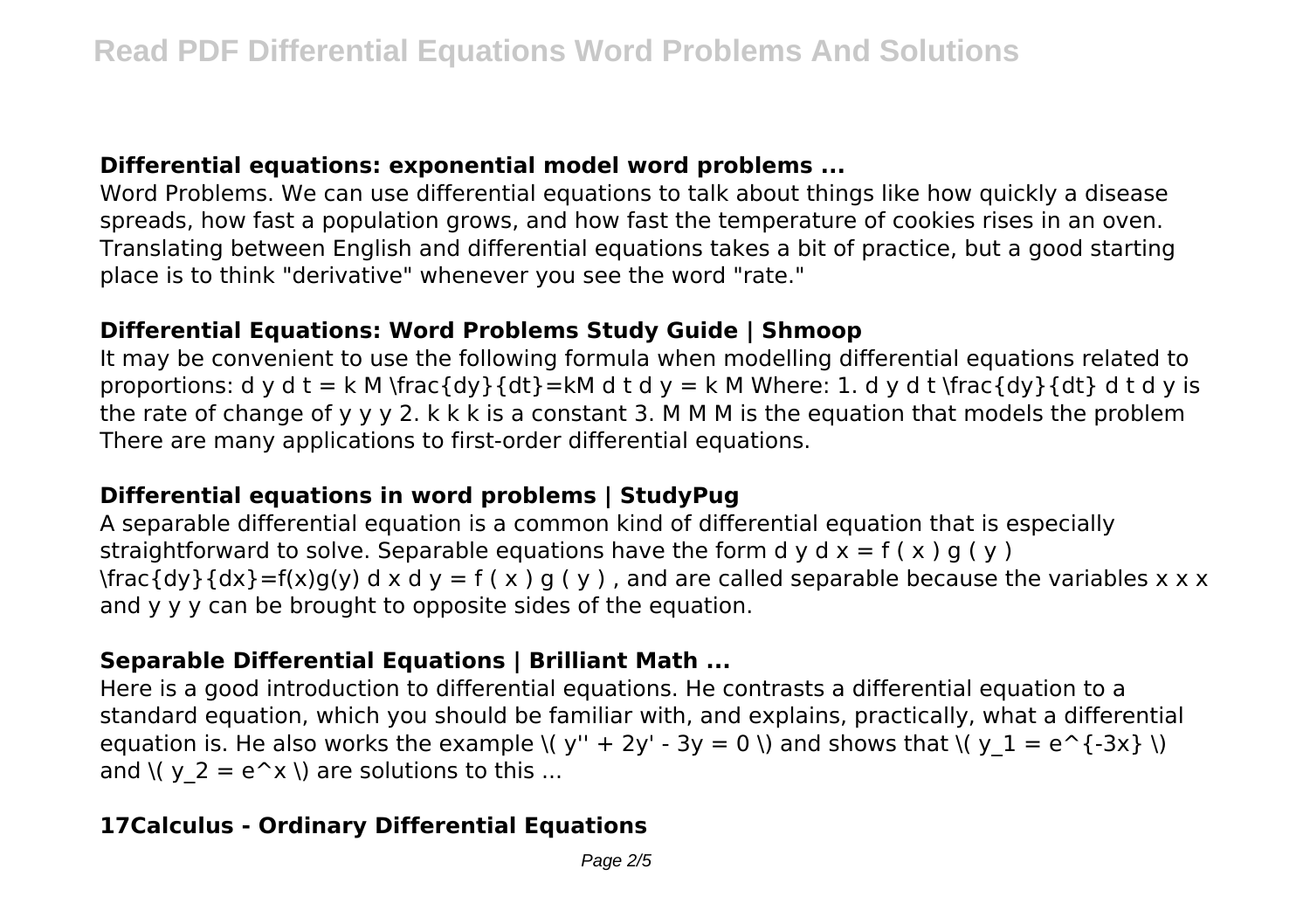Mixing problems are an application of separable differential equations. They're word problems that require us to create a separable differential equation based on the concentration of a substance in a tank. Usually we'll have a substance like salt that's being added to a tank of water at a specific rate. At the same time, the salt water mixture is being emptied from the tank at a specific rate.

#### **Mixing problems for differential equations — Krista King ...**

Differential equations are equations that include both a function and its derivative (or higher-order derivatives). For example, y=y' is a differential equation. Learn how to find and represent solutions of basic differential equations.

## **Differential equations | AP®/College Calculus BC | Math ...**

In this section we will use first order differential equations to model physical situations. In particular we will look at mixing problems (modeling the amount of a substance dissolved in a liquid and liquid both enters and exits), population problems (modeling a population under a variety of situations in which the population can enter or exit) and falling objects (modeling the velocity of a ...

#### **Differential Equations - Modeling with First Order DE's**

Here is a set of notes used by Paul Dawkins to teach his Differential Equations course at Lamar University. Included are most of the standard topics in 1st and 2nd order differential equations, Laplace transforms, systems of differential eqauations, series solutions as well as a brief introduction to boundary value problems, Fourier series and partial differntial equations.

# **Differential Equations - Lamar University**

These Algebra 1 Equations Worksheets will produce distance, rate, and time word problems with ten problems per worksheet. You may select the numbers to be represented with digits or in words.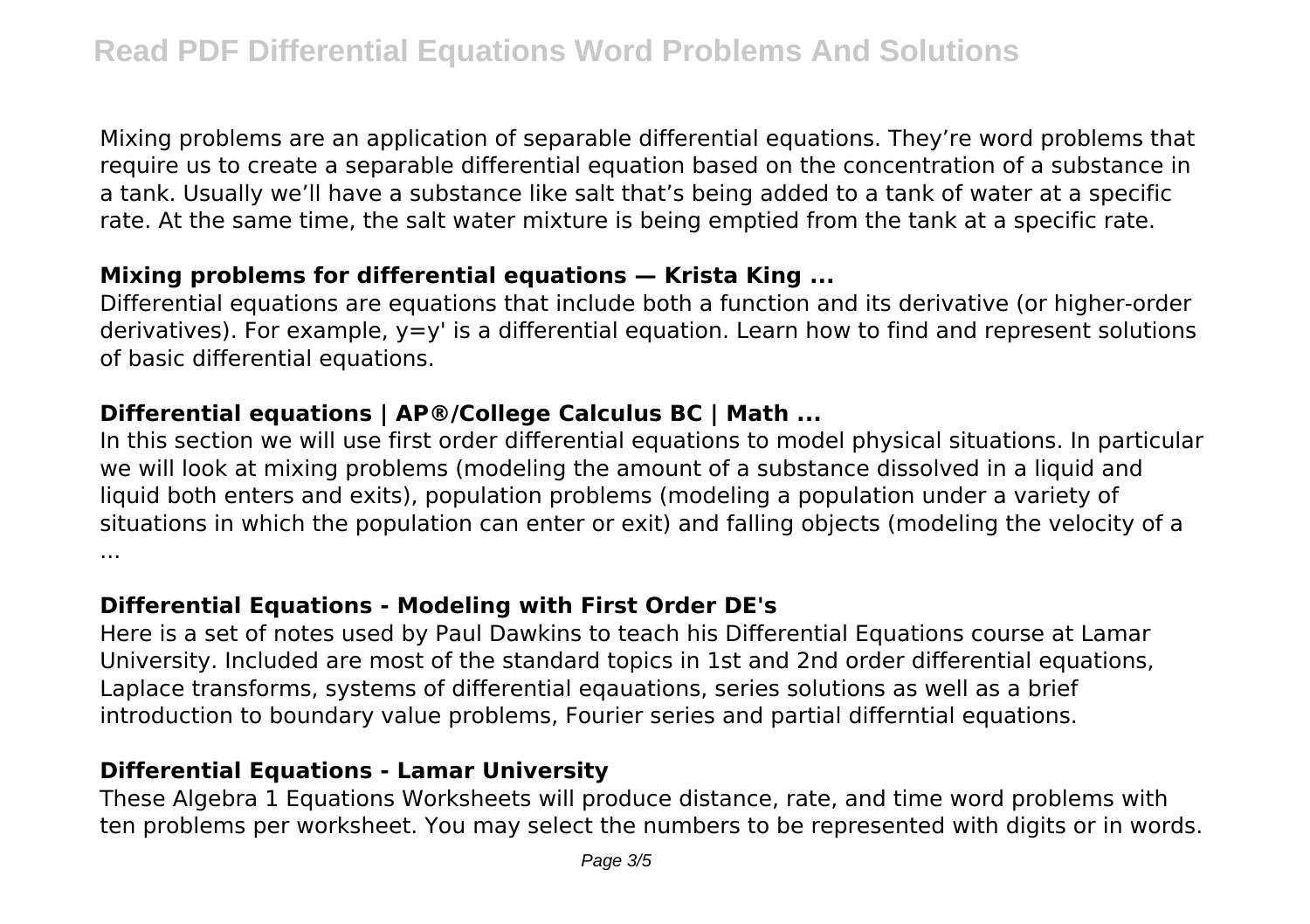These Equations Worksheets are a good resource for students in the 5th Grade through the 8th Grade.

#### **Algebra 1 Worksheets | Word Problems Worksheets**

Thanks to all of you who support me on Patreon. You da real mvps! \$1 per month helps!! :) https://www.patreon.com/patrickjmt !! Mixing Problems and Separable...

#### **Mixing Problems and Separable Differential Equations - YouTube**

A differential equation (de) is an equation involving a function and its deriva-tives. Differential equations are called partial differential equations (pde) or or-dinary differential equations (ode) according to whether or not they contain partial derivatives. The order of a differential equation is the highest order derivative occurring.

#### **Differential Equations I**

Word Problems Examples ; ... This situation can be modeled by the differential equation. Is the constant k positive or negative? Show Answer ) Example 11. Model the situation using a differential equation. State the units of each variable and the units of the derivative. Water is rushing into a tank at a rate of 5 gallons per minute and rushing ...

#### **Word Problems Exercises - Shmoop**

Solved Problem; Differential Equation Definition. A differential equation is an equation which contains one or more terms and the derivatives of one variable (i.e., dependent variable) with respect to the other variable (i.e., independent variable)  $dy/dx = f(x)$  Here "x" is an independent variable and "y" is a dependent variable

# **Differential Equations (Definition, Types, Order, Degree ...**